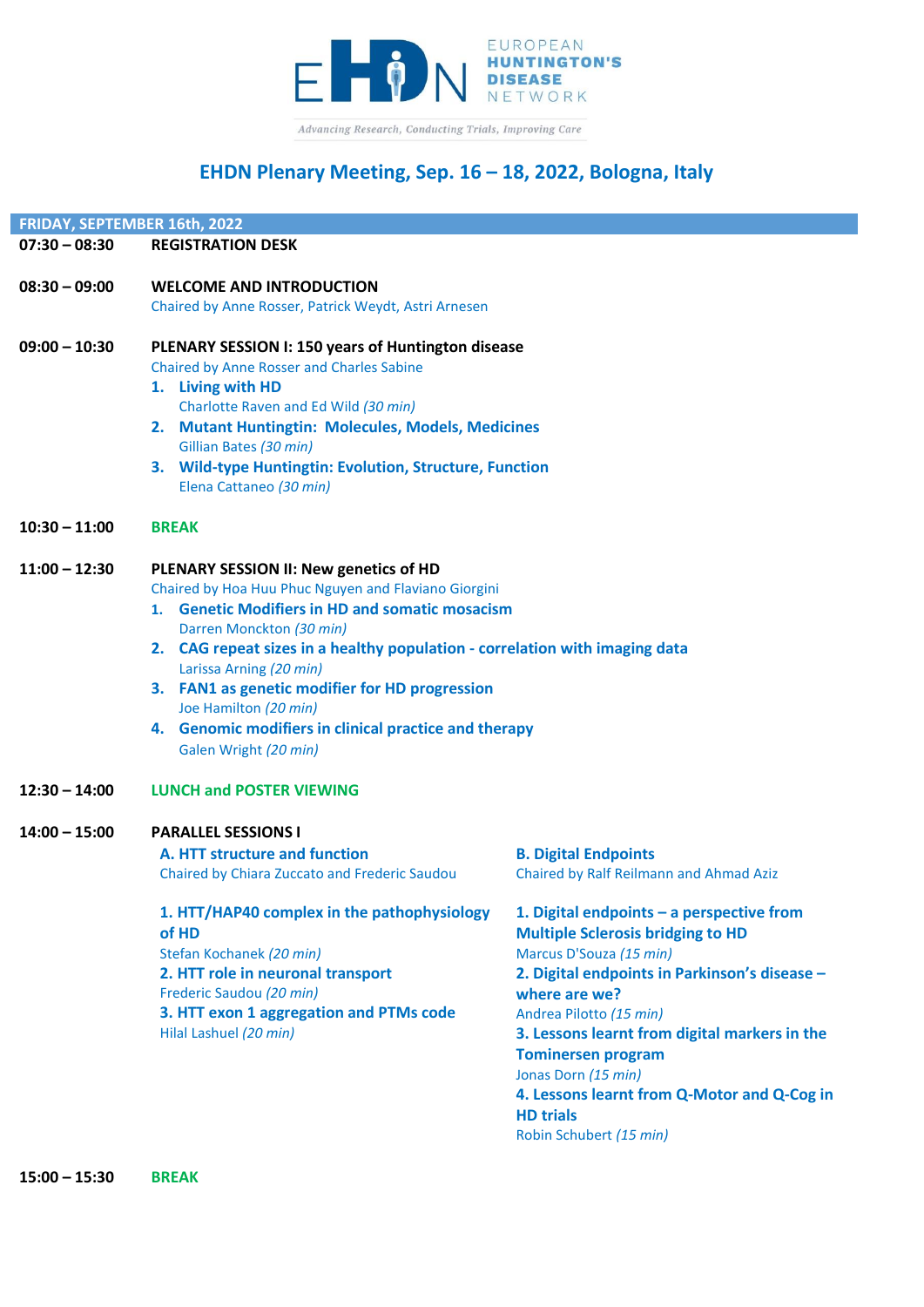

| Advancing Research, Conducting Trials, Improving Care |                                                                                                             |  |  |
|-------------------------------------------------------|-------------------------------------------------------------------------------------------------------------|--|--|
| $15:30 - 17:00$                                       | PLENARY SESSION III: Approaches to quality of life and clinical management of HD                            |  |  |
|                                                       | Chaired by Alzbeta Mühlbäck and Giorgos Papantoniou                                                         |  |  |
|                                                       | 1. Session Introduction                                                                                     |  |  |
|                                                       | Alzbeta Mühlbäck (5 min)                                                                                    |  |  |
|                                                       | 2. Coping with Symptoms of HD - Patient Story<br>Tess Persson (10 min)                                      |  |  |
|                                                       | 3. Quality of Life and PROMs for HD                                                                         |  |  |
|                                                       | Steve McKenna (20 min)                                                                                      |  |  |
|                                                       | 4. Understanding Emotions and Psychiatric Aspects of HD                                                     |  |  |
|                                                       | Åsa Petersen (20 Min)                                                                                       |  |  |
|                                                       | 5. Management of the Psychiatric Symptoms in HD                                                             |  |  |
|                                                       | Duncan McLauchlan (20 min)                                                                                  |  |  |
|                                                       | <b>6.</b> Panel Discussion (15 min)                                                                         |  |  |
| $17:00 - 17:30$                                       | <b>BREAK</b>                                                                                                |  |  |
| $17:30 - 18.30$                                       | <b>Working Groups Session</b>                                                                               |  |  |
|                                                       | Chaired by Michael Orth and Kristina Becanovic                                                              |  |  |
|                                                       |                                                                                                             |  |  |
| $18:30 - 19:15$                                       | <b>SHORT COMMUNICATIONS I</b>                                                                               |  |  |
|                                                       | Chaired by Maria Björkqvist and Marco Onorati                                                               |  |  |
|                                                       |                                                                                                             |  |  |
| $19:15 - 20:00$                                       | <b>Evening session: Special Lecture by Nora Guthrie</b><br>Chaired by Michaela Winkelmann and Patrick Weydt |  |  |
|                                                       |                                                                                                             |  |  |
|                                                       |                                                                                                             |  |  |
| 20:00                                                 | <b>DINNER ON YOUR OWN</b>                                                                                   |  |  |
|                                                       | <b>Gene banner and lay event</b>                                                                            |  |  |
|                                                       |                                                                                                             |  |  |
|                                                       | SATURDAY, SEPTEMBER 17th, 2022                                                                              |  |  |
| $08:00 - 09:15$                                       | <b>MEET THE EXPERT BREAKFAST SESSION*</b>                                                                   |  |  |
| $09:30 - 11:00$                                       |                                                                                                             |  |  |
|                                                       | PLENARY SESSION IV: Update on ongoing clinical trials<br>Chaired by Sarah Tabrizi and Astri Arnesen         |  |  |
|                                                       | 1. Prilenia                                                                                                 |  |  |
|                                                       | Michael Hayden (10 min)                                                                                     |  |  |
|                                                       | 2. UniQure                                                                                                  |  |  |
|                                                       | David Cooper (10 min)                                                                                       |  |  |
|                                                       | 3. Wave                                                                                                     |  |  |
|                                                       | Michael Panzara (10 min)                                                                                    |  |  |
|                                                       | 4. PTC<br>Brian Beers (10 min)                                                                              |  |  |
|                                                       | <b>5. Novartis</b>                                                                                          |  |  |
|                                                       | Beth Borowsky (10 min)                                                                                      |  |  |
|                                                       | <b>6. SOM Biotech</b>                                                                                       |  |  |
|                                                       | Catherine Scart (10 min)                                                                                    |  |  |
|                                                       | 7. Panel Discussion (30 min)                                                                                |  |  |
| $11:00 - 11:30$                                       | <b>BREAK</b>                                                                                                |  |  |
| $11:30 - 12:15$                                       | <b>SHORT COMMUNICATIONS II</b>                                                                              |  |  |

#### **12.15 – 13.00 Business Meeting**

Chaired by Anne Rosser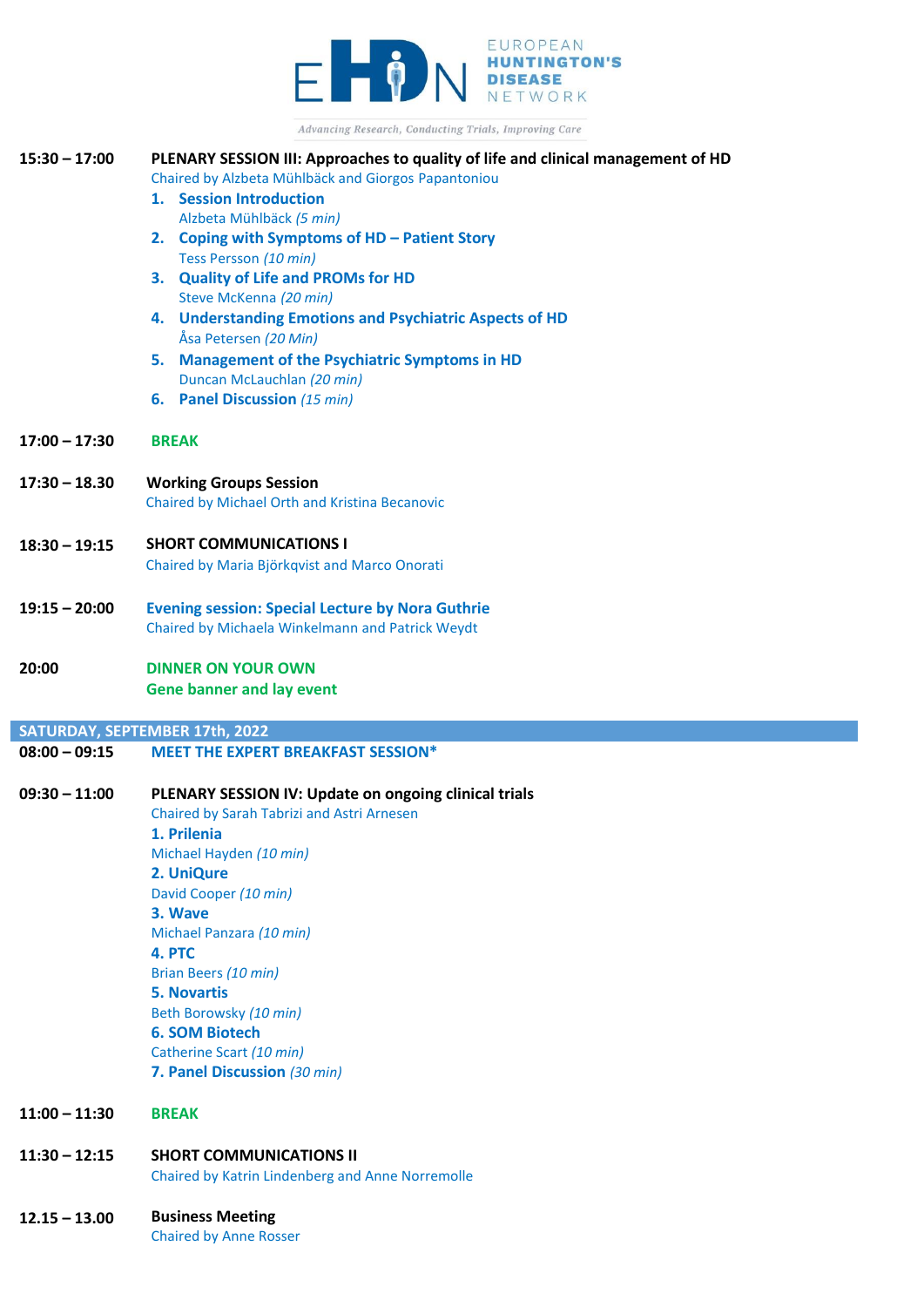

Advancing Research, Conducting Trials, Improving Care

# **13.00 – 14:30 LUNCH and POSTER VIEWING**

**14:30 – 15:30 PARALLEL SESSION II**

**A. The use of biomarkers in clinical trials of neurodegenerative disorders** Chaired by Maciej Figiel and Lauren Byrne

**1. Neurofilaments as biomarkers across neurodegenerative disorders** Henrik Zetterberg *(30 min)* **2. A novel ultrasensitive huntingtin assay to measure huntingtin protein in a polyglutamine length-independent manner** Douglas Macdonald *(15 min)* **3. An update on iMAGEmHTT - mHTT PET tracer development in the clinic** Aline Delva *(10 min)* **4. Outro - a perspective of unmet biomarker needs for HD therapeutic development** Lauren Byrne *(5 min)*

**B. Neurodevelopment/Pediatric/juvenile HD** Chaired by Sandrine Humbert and Peggy Nopoulos

**1. Axonal growth defects during development contribute to early HD signs** Mariacristina Capizzi *(20 min)* **2. Growth and development of the striatum in children and adolescents at risk for HD** Peggy Nopoulous *(20 min)* **3. Huntington disease in Kids** Ferdinando Squitieri *(20 min)*

- **15.30 – 15:45 BREAK**
- **15:45 – 16:45 PARALLEL SESSION: III**

**A. White matter changes in HD** Chaired by Åsa Petersen and Mahmoud Pouladi

**1. Oligodendrocyte dysfunction in Huntington disease** Mahmoud Pouladi *(20 min)* **2. Glial-specific transcriptomic changes in HD** Anna Williams *(20 min)* **3. Imaging white matter changes in HD** TBD *(20 min)*

**B. Multidisciplinary care**  Chaired by Ruth Veenhuizen and Monica Busse

**1. Session Introduction** *(5 min)* **2. Moral deliberation and dilemmas in multidisciplinary care**  Ruth Veenhuizen *(10 min)* **3. Moving against resistance: implications for physiotherapy and physical activity** Una Jones *(12 min)* **4. Managing the transition from independence** Manon van Kampen *(12 min)* **5. Nutrition decision making**  Margret Knoll *(12 min)* **6. Panel Discussion** *(10 min)*

| 17:00 - 17:45 | PLENARY LECTURE I: Lessons learnt from other neurodegenerative disorders: Protein vaccination |  |
|---------------|-----------------------------------------------------------------------------------------------|--|
|               | to treat RAN translation in C9ORF ALS                                                         |  |
|               | <b>Chaired by Patrick Weydt</b>                                                               |  |

Speaker: Dieter Edbauer

#### **17:45 – 18:15 PLENARY LECTURE II: HD-ISS - a primer for use in clinical research** Chaired by TBD Speaker: Sarah Tabrizi

#### **18:15 – 19.00 ROUND TABLE DISCUSSION: What do results from clinical trials mean?** Chaired by Jean-Marc Burgunder Speaker: Serge Bakchine, Henrik Zetterberg, Bernhard Landwehrmeyer and and Jessica Koehli

#### **19:00 – 23:00 NETWORKING EVENING**

Finger Food, Drinks & Music // Photo exhibition 'Abandonment: From Landscapes to Mindscapes' by EHA